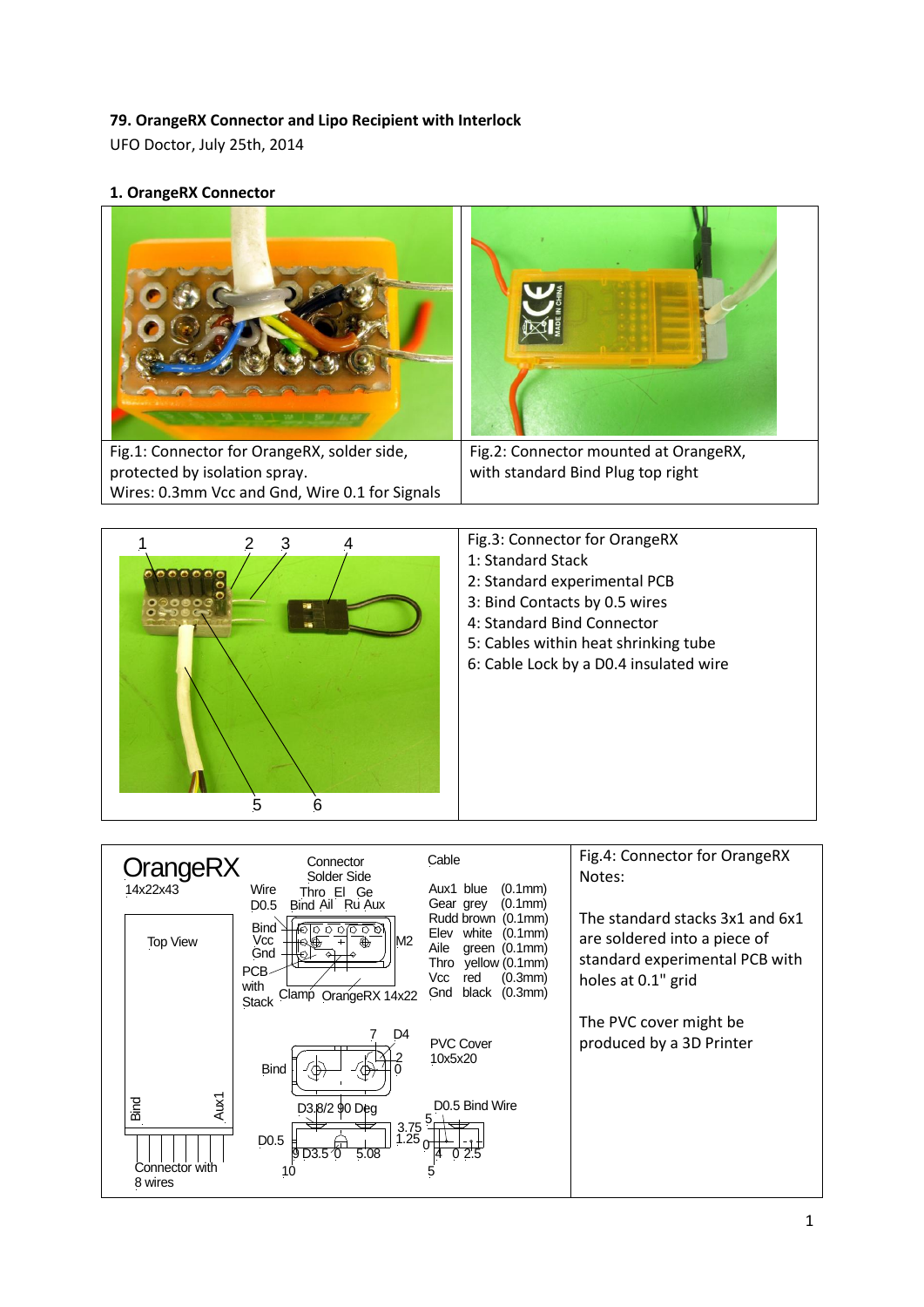## **2. Lipo Recipient with Interlock**